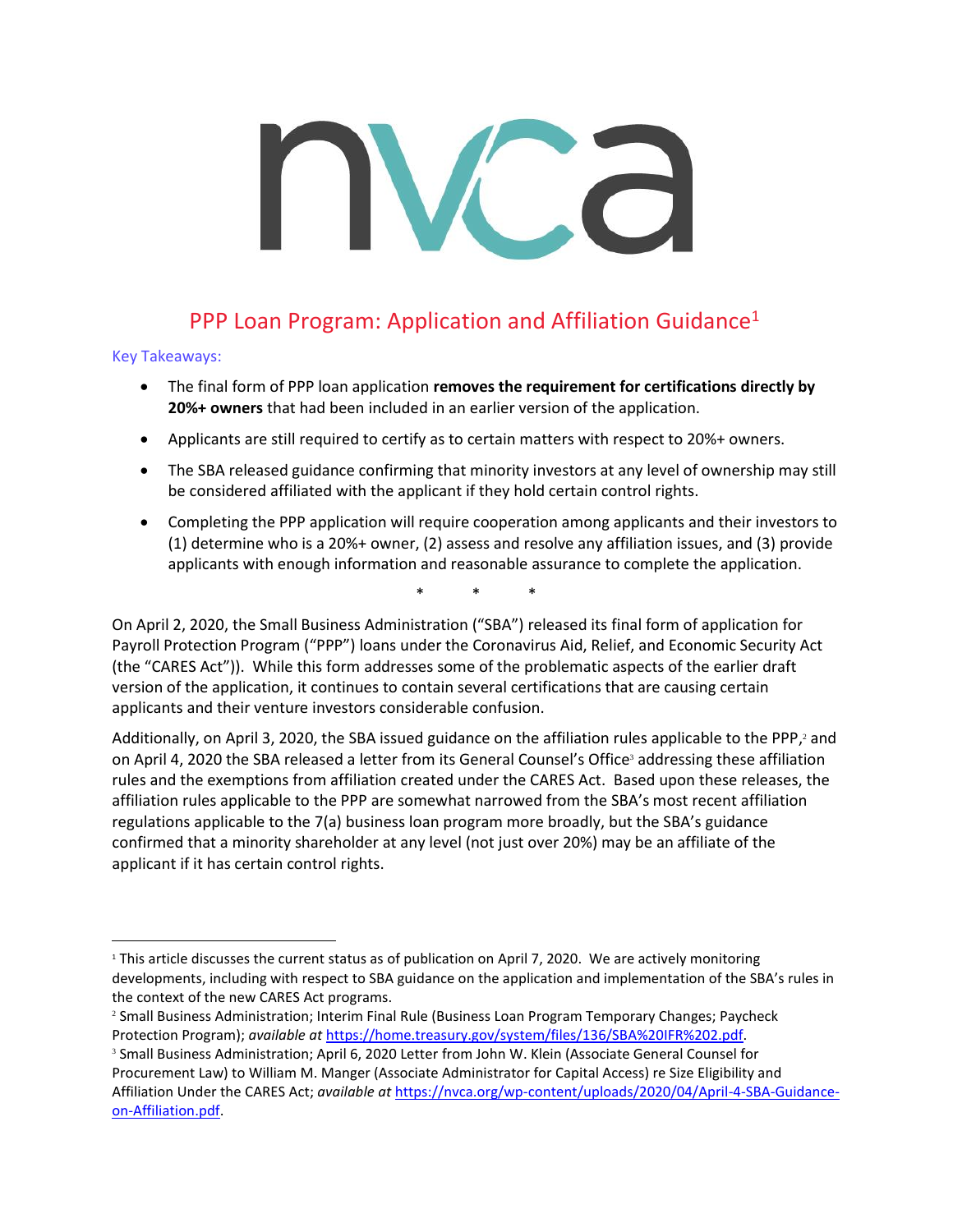This article attempts to provide a step-by-step approach to the PPP loan application, including assessing and responding to the affiliation question.

Threshold Matters:

- As a threshold matter, the applicant needs to determine whether any investor holds 20% or more of the applicant. **Each 20%+ owner must be scheduled in the "Applicant Ownership" section of the form.** The application does not make clear whether that section should list only record owners of 20% or more of the applicant's equity or whether applicants should aggregate affiliated owners and report their aggregated ownership if it exceeds 20%. Applicants should consult their counsel.
- As a further threshold matter, the applicant should determine if any of its investors holds more than 50% of the applicant or if there is any other basis for affiliation, including impermissible negative or positive control rights, common management or the existence of an identity of interest<sup>4</sup>. If yes, the applicant will be deemed affiliated with the investor, and will have to aggregate employees for purposes of determining headcount. In many – if not most – cases, this will render the applicant ineligible.
	- $\circ$  If the applicant and a minority owner (regardless of whether such owner holds 20% or less) are affiliated due to control rights of the minority owner, be sure to work with legal counsel, the board and the applicable stockholders to determine if the provision(s) in the applicable governing documents or agreements that may raise questions regarding affiliation can be amended or waived before the application is submitted.
	- o Note that affiliation based on an owner having greater than 50% ownership of the applicant's voting equity, common management, or an identity of interests cannot be avoided in this manner.
- The applicant should also confirm that there are no other disqualifying conditions that would render the applicant ineligible, including those listed on 120.110, as amended by the CARES Act and confirm with its board that it can make each of the certifications set forth on page 2 of the application in good faith following a rigorous analysis of all relevant facts.
- If the applicant has received funding (either debt or equity) from an SBIC, the applicant is exempted from the affiliation rules discussed below. Likewise, exempt are applicants with a North American Industry Classification System ("NAICS") code beginning with 72 (accommodations and food services), and that have received a franchise code from the SBA.

## Step by Step Overview of PPP Loan Application for Questions that Implicate the Applicant's Investors:

• Question 1 of the application requires the applicant to certify whether it or any of its owners (which is defined as 20%+ owners in the PPP Application instructions) is presently suspended, debarred, proposed for debarment, declared ineligible, voluntarily excluded from participation in this transaction by any Federal department or agency, or presently involved in any bankruptcy. A "yes" is disqualifying. Assuming the applicant can check "no" as to itself we recommend that:

<sup>4</sup> Importantly, the SBA's guidance does not include common investments, newly organized concerns, or the totality of the circumstances as potential additional bases of affiliation for purposes of the PPP loans program, which were summarized in our prior affiliation article. For purposes of the PPP loans program, the identity of interest test is based on close relatives/familial relationships that create identity of interest between owners.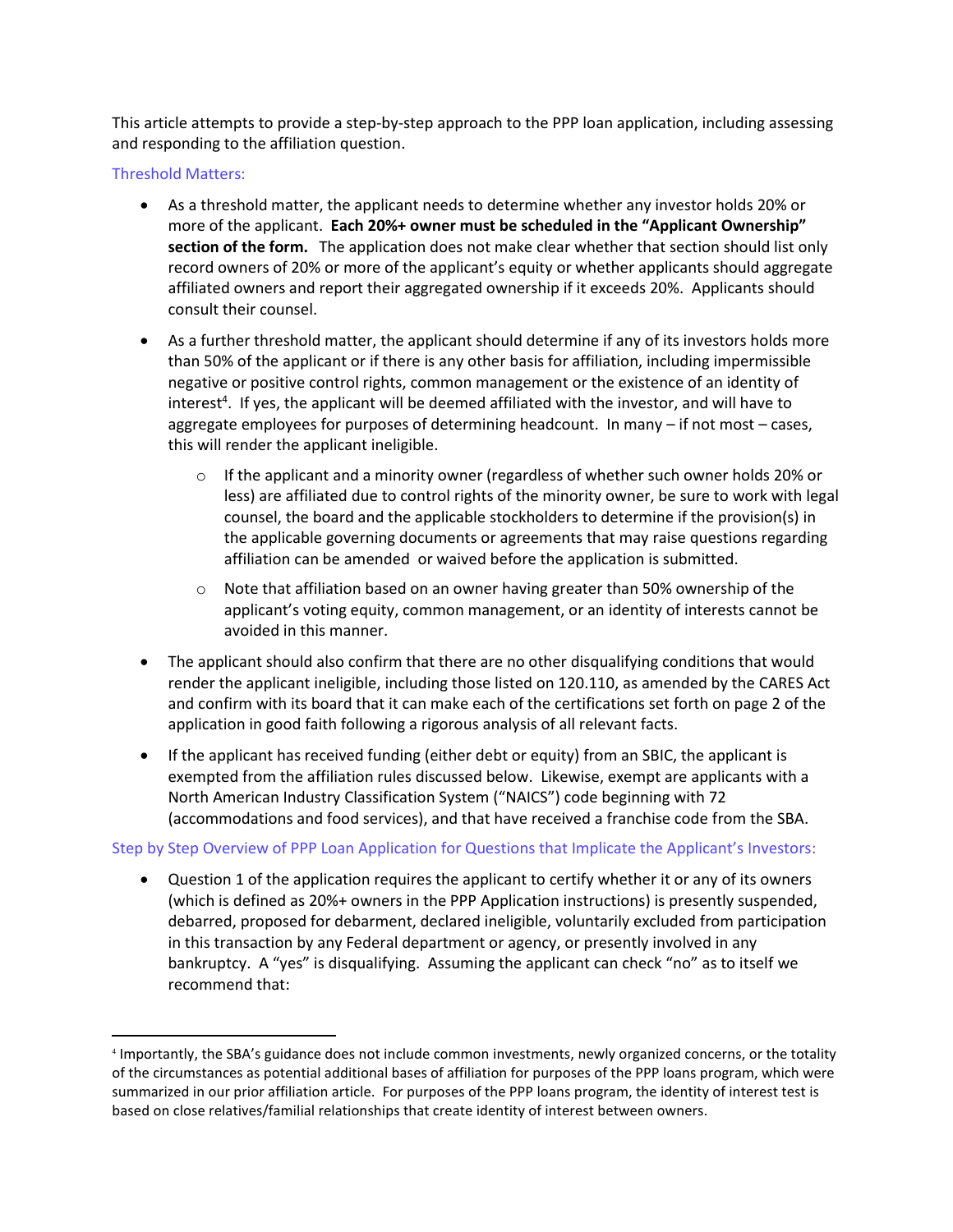- $\circ$  The applicant ask each 20%+ owner to confirm whether, as to such 20%+ owner, the answer to this question is "no;" and
- $\circ$  Each 20%+ owner confirm back appropriately (yes or no), and the 20%+ owner and the applicant would retain this record.
- Question 2 of the application requires the applicant to certify whether it, any owner (which is defined as a 20%+ owner in the PPP Application instructions), or any "business owned or controlled by any of them," has obtained a direct/guaranteed loan from the SBA or any Federal Agency that is delinquent or has defaulted in the last 7 years. A "yes" is disqualifying. Assuming the applicant can check "no" as to itself, we recommend that:
	- $\circ$  The applicant ask each 20%+ owner to confirm whether, as to itself and businesses owned or controlled by them, the answer to this question is "no;" and
	- o Each 20%+ owner confirm back as to itself and, to its knowledge, the other companies in which it owns 20% or more or are otherwise affiliated with it:
		- As a practical matter, the 20%+ owner should ask its managers (for example, a fund's MDs) by email whether any of their portfolio companies, to the manager's knowledge, would not be able to make this certification; and
		- Managers respond to the internal inquiry, and the fund retain this record.
	- $\circ$  It is understood by NVCA that as drafted the question is very hard to answer, and our general recommendation is to do reasonable, good faith diligence to determine the answer and keep a record of the same.
- Question 3 of the application requires the applicant to certify whether it, or any of its 20%+ owners, is "an owner of any other business" or has "common management with any other business", and provides for attaching as addendum A a list of all such businesses with a description of the relationships.
	- $\circ$  If the applicant has no 20%+ owners and can answer "no" as to itself, the applicant should check "no."
	- o If the applicant is "an owner of any other business" or has "common management with any other business", the applicant should check "yes" and the applicant should answer the question completely, including as to addendum A, as to itself.
	- $\circ$  If the applicant has any affiliates (including less than 20% owners) or 20%+ owners, the applicant should inquire of each affiliate or 20%+ owner whether it "owns" any other businesses or has "common management with any other business"– we suspect for substantially all VCs/PEs, the answer is yes.
		- We expect that each affiliate (whether 20%+ owner or otherwise) will need to list each applicable business "owned" or "in common management" with such affiliate.
		- For 20%+ owners who are not affiliates, we believe it is not necessary for the application to list other businesses owned or under common management with such unaffiliated owner. However, in the interest of transparency some applicants may choose either to list in addendum A all of the entities and businesses provided by such owner or (if accurate) indicate that applicant was not able to obtain such information from such owner, and to the extent true,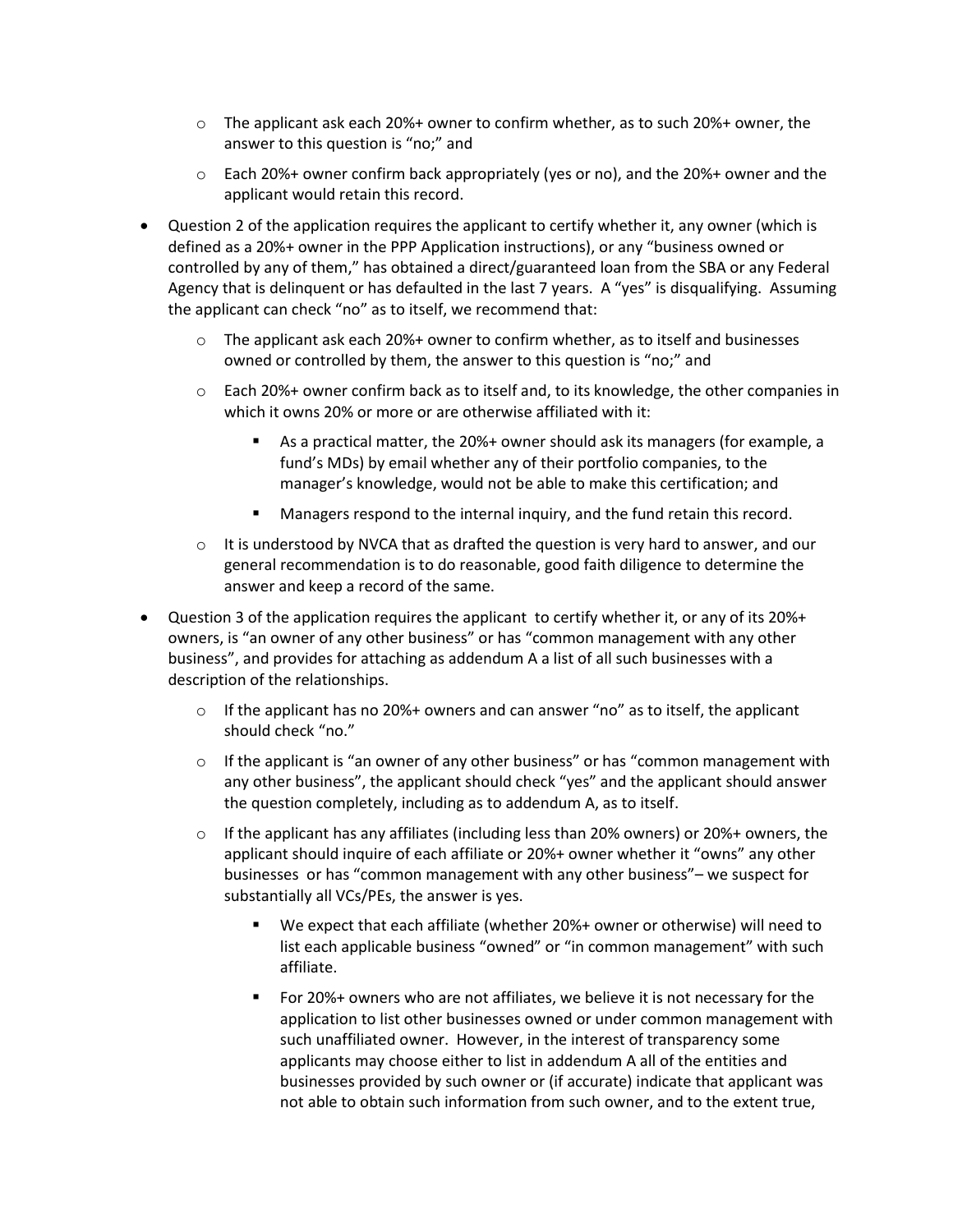indicate that the applicant is aware that such owner may own other businesses or have common management with other businesses. In any event, the applicant should indicate that such the 20% holder of the applicant is not an affiliate of the applicant and no other information will be provided. A sample of such a statement is attached hereto as Attachment 1.

- Question 5 requires the applicant to certify whether it or any "individual owning 20% or more" of the applicant's equity is subject to an indictment, criminal information, arraignment, or other means by which formal criminal charges are brought in any jurisdiction, or presently incarcerated, or on probation or parole. A "yes" is disqualifying. Assuming the applicant can check "no" as to itself, we recommend that the applicant follow the approach for Question 1 in addressing individuals owning 20%+ of the applicant's equity.
- Question 6 requires the applicant to certify whether it (if an individual) or any 20%+ owner has been convicted, pleaded guilty, pleaded nolo contendere, placed on pretrial diversion, or placed on any form of parole or probation (including probation before judgment). A "yes" is disqualifying. Assuming the applicant can check "no" as to itself, we recommend that the applicant follow the approach for Question 1 in addressing owners of 20%+ of the applicant's equity.

## Reminder Guide for Analyzing Affiliation based on Stock Ownership:

In looking at affiliate status, an investor **will be deemed an affiliate if**:

- o The investor holds more than 50% of the voting stock **or**
- o The investor holds **any** voting stock, but less than 50%, and can "control" (veto) "ordinary" (operational) decisions, detailed in our prior article:
	- Non-exhaustive list of examples of blocking rights creating affiliation:
		- The investor hold sufficient shares to block the vote, based on the voting threshold (example, threshold is 50% of preferred and the investor holds 55% of preferred)
		- The specific investor's affirmative vote is required to approve an action, together with any general percentage approval as may be required
		- Item in question requires "both" preferred directors (such that either can block)
		- Board consists of only two members, one of which is controlled by the investor, such that the investor's board member can block.
	- Non-exhaustive list of examples of "ok" scenarios that **do not result in affiliation:**
		- Threshold to approve item is majority, and no investor has a majority or can block
		- Item in question requires "one of the preferred directors" and there are two or more preferred directors designated by different unaffiliated investors in office (such that none can block)
		- Board consists of 5 seated members, quorum is majority of seated directors, no investor controls more than 2 seats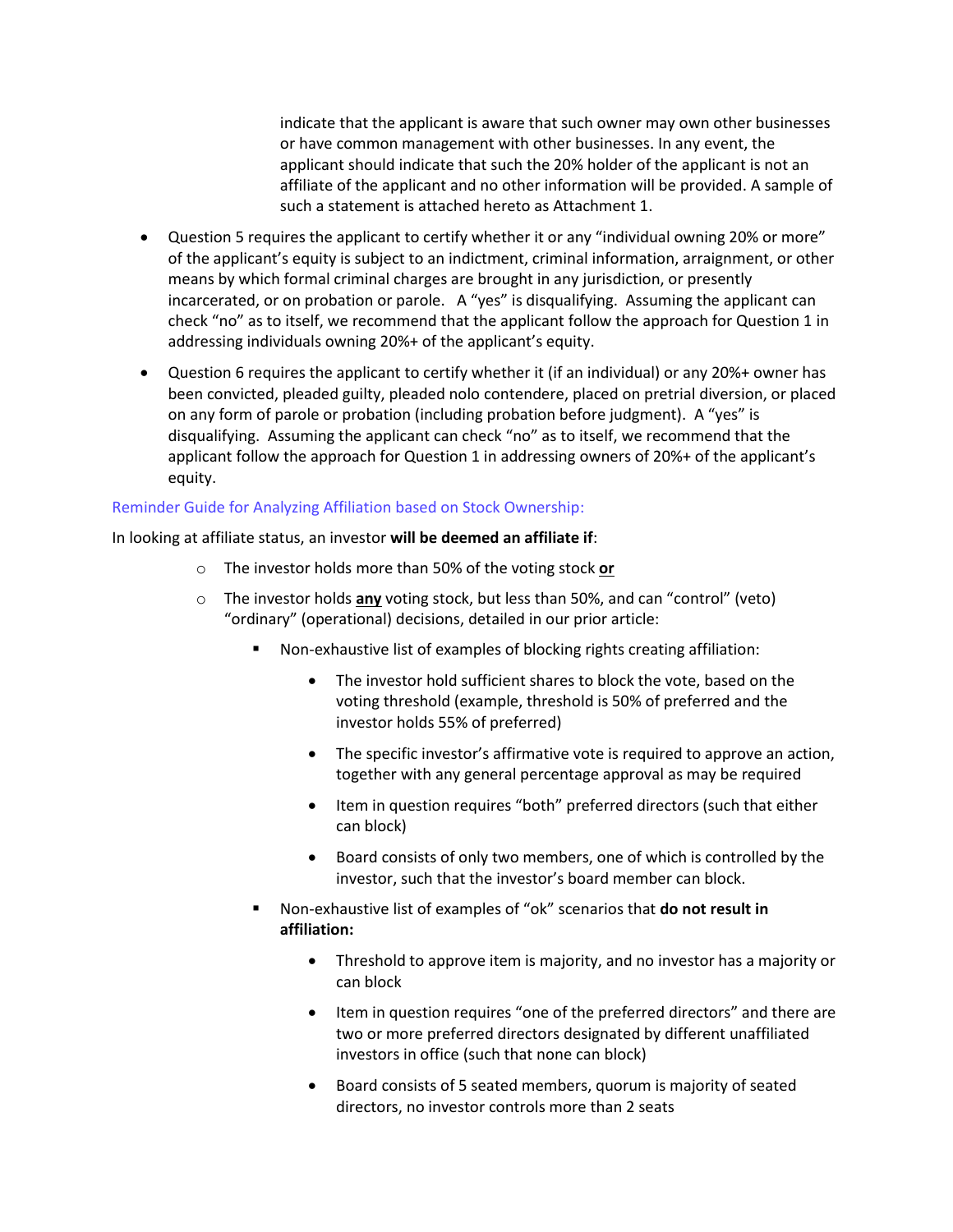As noted previously, if no investor has "impermissible" control as outlined above, include a statement in the addendum along the lines outlined above for the answer to question 3. If any investor will be considered an affiliate based on the above analysis, work with legal counsel to consider necessary changes **before** applying for PPP.

NVCA continues to monitor whether additional guidance on affiliation may be provided; however, we do not know when or whether such guidance will be forthcoming and if any such guidance will obviate the more detailed analysis outlined above. We expect to update our membership with new developments.